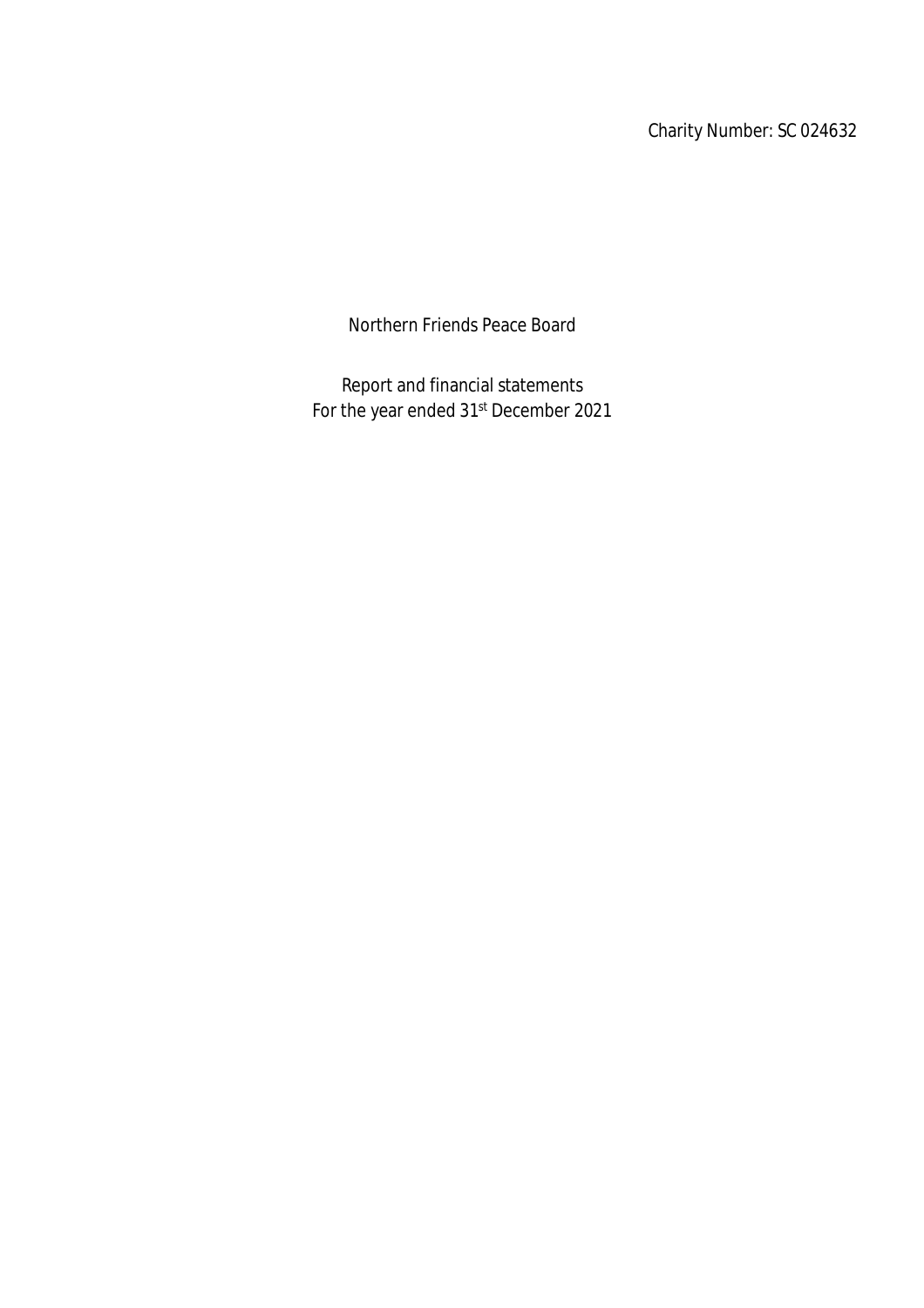Reference and administrative information for the year ended 31 December 2021

### **Charity number** SC 024632 **Registered office and operational address**

Victoria Hall, Knowsley Street, Bolton BL1 2AS

**Trustees** Trustees who served during the year and up to the date of this report were as follows:

> Alan Frith (commenced January 2021) Lyn Pardo Peter Speirs (commenced January 2021) Phoebe Spence (Treasurer – finished service, end of December 2021) Douglas Shaw (Clerk – finished service, end of December 2021) Geoff Fielding Deryck Hillas (Treasurer - commenced January 2022) Jayne Meadows (commenced January 2022)

#### **Key management personnel**

| <b>Philip Austin</b> | Coordinator                     |
|----------------------|---------------------------------|
| <b>Steven Waling</b> | <b>Administrative Assistant</b> |

**Bankers** The Cooperative Bank, Olympic House, Montford Court, Salford, M5 2QP Ecology Building Society. 7 Belton Road, Silsden, Keighley BD20 0EE

### **Independent Examiner**

Jennifer Daniel FCCA DChA Slade & Cooper Limited Beehive Mill, Jersey St, Ancoats, Manchester, M4 6JG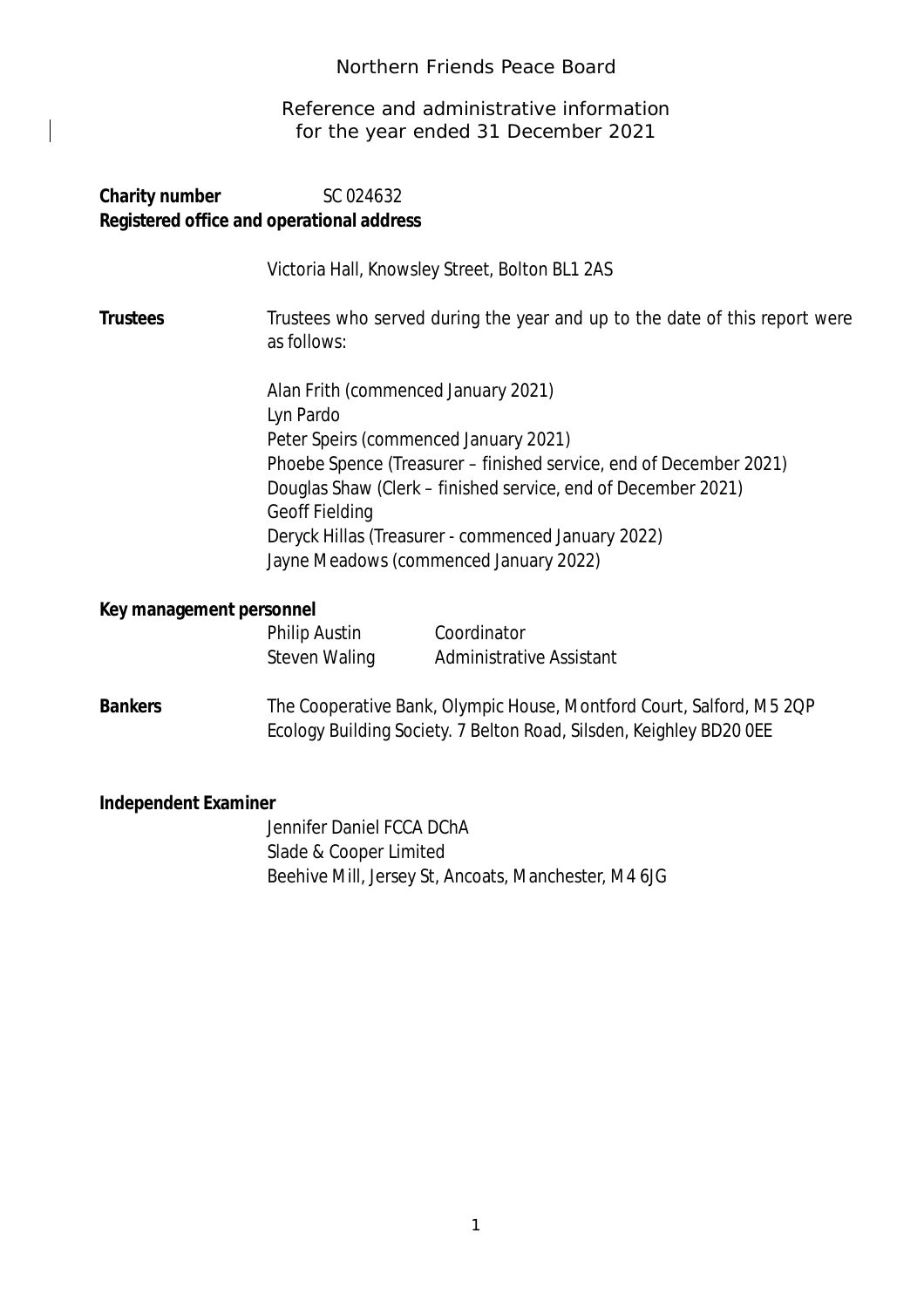# Trustees' annual report for the year ended 31 December 2021

The Northern Friends Peace Board Trustees submit their report and accounts for the period 1<sup>st</sup> January – 31<sup>st</sup> December 2021.

Trustees confirm that the accounts comply with current statutory requirements and the charity's constitution.

# **Objectives and activities**

The objective of Northern Friends Peace Board (NFPB) is the advancement, within its areas of operation, of the principles of the Religious Society of Friends (Quakers) with special reference to the testimony against all wars, and through promoting peace, justice and care for the environment. This arises from the charity's original mandate: "To advise and encourage Friends in the North, and through them their fellow Christians and citizens generally, in the active promotion of peace in all its height and breadth." It undertakes activities to this end.

When planning the charity's activities for the year, Trustees considered the guidance of the Charity Commission and of the Office of the Scottish Charity Regulator on public benefit. Trustees are committed to reaching as many people as possible through its work, both members and attenders of the Society of Friends as well as people of other faiths and perspectives on the world.

# **General Objectives for the year**

# **A. Continuing Objectives**

- 1. Arranging Board meetings to take place.
- 2. Continuing to strengthen the Board and Trustees as a community, developing the clerking team, providing opportunities for joint action as well as discussion and worship.
- 3. Contributing to a number of other Quaker and non-Quaker events around the country, including Britain Yearly Meeting.
- 4. Arranging regular mailings to Local Quaker Meetings and Area Meetings. Producing regular Peace Round-up newsletters and other resources.
- 5. Maintaining and building on NFPB's current working relationships with a range of peace and Quaker organisations and groups.

# **B. Objectives and activities for the period**

Trustees continued to keep under review the way in which their plans for the year were delivered, in the light of the Covid-19 pandemic. In addition, Trustees agreed a new governing document that would be presented to NFPB members, incorporating provision for trustees' meetings to be held online. The document also reflects more accurately the ways of working that are appropriate for the current context and is more consistent with recommended good practice guidance from Quakers in Britain.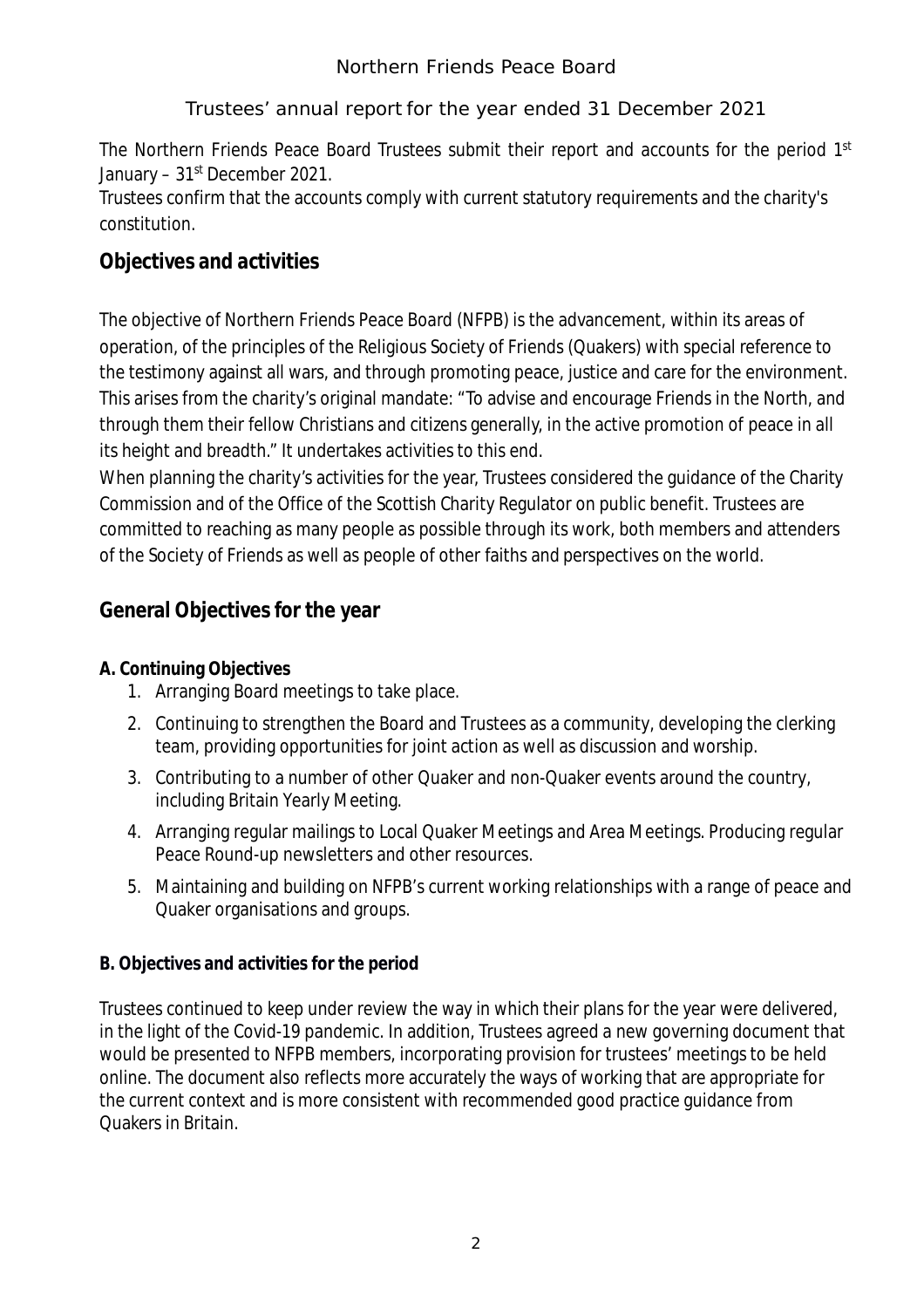| Objectives for the period                                                                                                                                                                             | Achievements for the period                                                                                                                                                                                                                                                                                                                                                                                                                                                                                                                                                                                                                                                                             |
|-------------------------------------------------------------------------------------------------------------------------------------------------------------------------------------------------------|---------------------------------------------------------------------------------------------------------------------------------------------------------------------------------------------------------------------------------------------------------------------------------------------------------------------------------------------------------------------------------------------------------------------------------------------------------------------------------------------------------------------------------------------------------------------------------------------------------------------------------------------------------------------------------------------------------|
| Four Board meetings to take<br>place; online and in-person if<br>that becomes a safe option.                                                                                                          | Four meetings of the Board took place; three were<br>wholly online whilst the third was partially a hybrid<br>event. Speakers at our meetings included Andrew<br>Tomlinson and Grace Da Costa, parliamentary<br>engagement staff for Quakers in Britain; Joanna Frew<br>from Rethinking Security; and David Gee, writer and<br>activist. Agendas for these Meetings covered a range of<br>new and continuing concerns, including climate change<br>and peace, nuclear disarmament, peace in the Middle<br>East and the arms trade.<br>A number of informal meetings for NFPB members and<br>other Friends also took place online.                                                                       |
| Contributing to a number of<br>other Quaker and non-Quaker<br>events including British Quakers'<br>'Yearly Meeting Gathering'.                                                                        | We contributed a workshop and a groups' fair event for<br>the Britain Yearly Meeting in August, all online. We<br>participated in and contributed to regular meetings and<br>the weekend online gathering for the Peace and Service<br>Consultation of Quakers in Europe and the Middle East.<br>We planned and delivered talks to Quaker groups about<br>our work and ran workshops on rethinking security and<br>on armed forces covenants, as well as supporting a<br>peace-themed contribution to the north-west England<br>Quakers' Teenage General Meeting. We worked with the<br>Network of Christian Peace Organisations in delivering a<br>short webinar series on different aspects of peace. |
| the charity's remaining reserves,<br>in the context of a longer-term<br>financial planning process.<br>Generating additional income<br>through grants from charitable<br>trusts.                      | Arranging further investments of   A further £20,000 was invested to generate income and<br>growth in our reserves. During the year we reminded all<br>Area Quaker Meetings that we depend on their financial<br>support. No additional applications were made for<br>grant funding during the year.                                                                                                                                                                                                                                                                                                                                                                                                    |
| Widening the charity's reach<br>through communicating to and<br>involving a wider diversity of<br>people and consider ways in<br>which individual supporters<br>might become more closely<br>involved | Our website and social media were continually updated<br>through the year and mailings - our NFPB Update, and<br>the Peace Round-up, were sent to NFPB members, Local<br>and Area Quaker Meetings in the North and to<br>supporting organisations and individuals. We made a<br>limited progress with developing the blog on our<br>website.                                                                                                                                                                                                                                                                                                                                                            |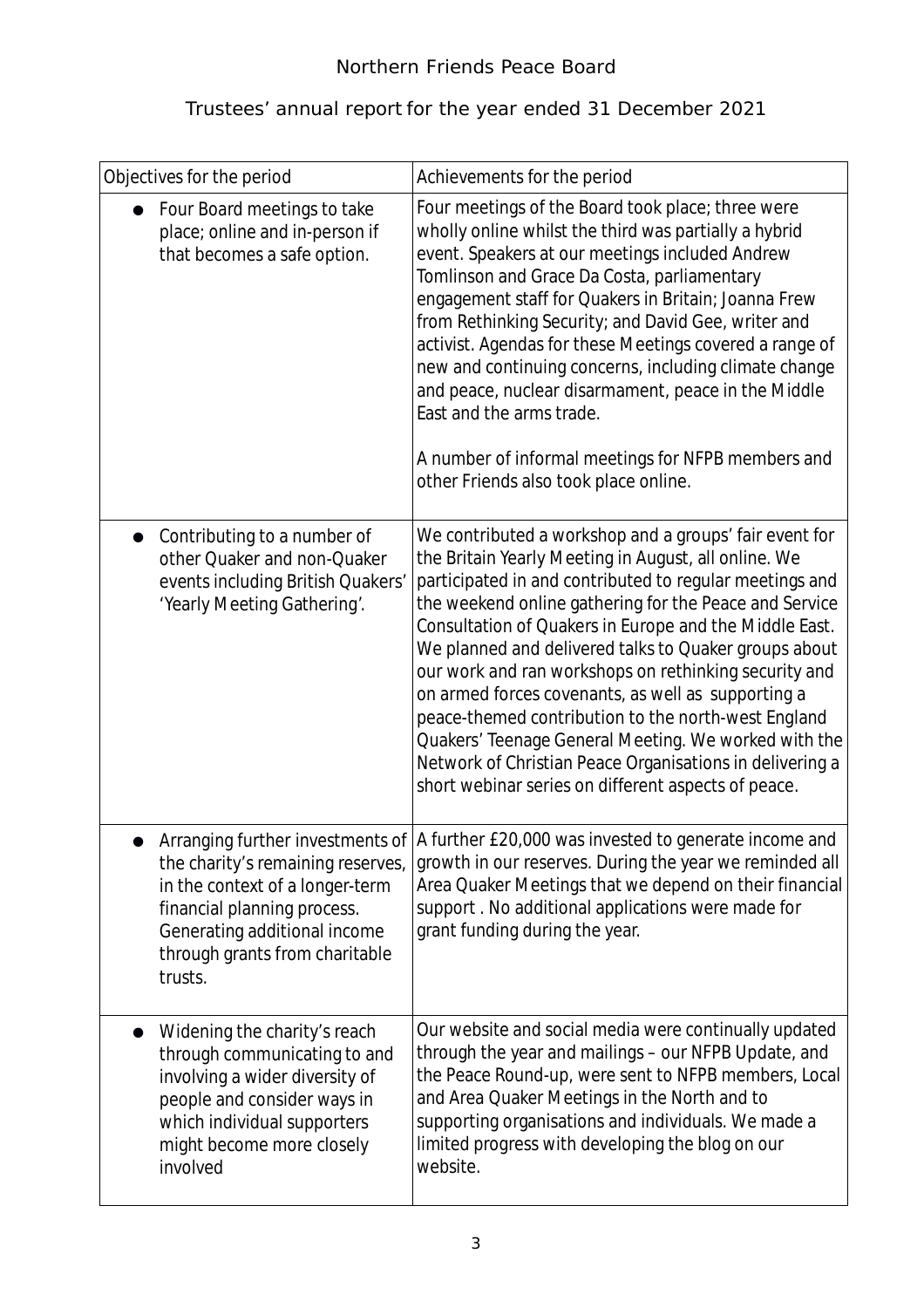| Developing a financial strategy<br>that contributes to the<br>organisation's resilience, looking<br>at careful planning and building<br>relationships with those who<br>support the work financially.                                  | Trustees appointed a sub-group to develop a financial<br>strategy. That task was completed; trustees adopted the<br>strategy which was used as framework for actions<br>during the latter part of the year. The strategy was<br>shared with NFPB members.                                                                                                                                                                                                                                                                                                                                                                                                                                                                                                                                                                                                                                |
|----------------------------------------------------------------------------------------------------------------------------------------------------------------------------------------------------------------------------------------|------------------------------------------------------------------------------------------------------------------------------------------------------------------------------------------------------------------------------------------------------------------------------------------------------------------------------------------------------------------------------------------------------------------------------------------------------------------------------------------------------------------------------------------------------------------------------------------------------------------------------------------------------------------------------------------------------------------------------------------------------------------------------------------------------------------------------------------------------------------------------------------|
| Using the framework of<br>rethinking security to help quide<br>us in developing NFPB's<br>programme of activities,<br>including promoting<br>disarmament and redirection of<br>resources to non-military based<br>security approaches. | We worked in partnership with a number of networks<br>that share our objectives to promote new policy and<br>approaches to security. These included the Global<br>Campaign on Military Spending (GCOMS), the Hebden<br>Bridge Quakers' ploughshares group and Rethinking<br>Security. With the latter, we participated in meetings of<br>their Council, the work of their Outreach Group and<br>began preparation for a Woodbrooke course on the<br>theme, to take place in March 2022.<br>We continued our active involvement with the UK<br>network of organisations supporting the International<br>Campaign for the Abolition of Nuclear Weapons (ICAN)<br>and produced resources for Friends to use in marking<br>the entry into force of the UN Treaty on the Prohibition<br>of Nuclear Weapons. This work was supported by a<br>Nuclear Weapons Abolition sub-group of the Board. |
| Giving attention to the<br>$\bullet$<br>contribution of NFPB's work to<br>sustainability, and its potential<br>environmental impact,<br>particularly in relation to climate<br>change.                                                 | We worked with the Quaker Council for European<br>Affairs (QCEA) in planning a webinar on peace and<br>climate change/climate justice, as follow-up to the<br>COP26 UN climate change conference in Glasgow in<br>November. Prior to the UN conference, we developed<br>web resources on the theme of peace and climate<br>change and designed a simple poster for Quakers to use<br>in this regard, publicity and climate pages on website,<br>participation in FWCC sustainability group, poster for<br>Friends to use, including content in our Peace Round-up<br>and social media.                                                                                                                                                                                                                                                                                                   |
| Creating opportunities for NFPB<br>members and others to learn<br>about and engage with new and<br>emerging issues.                                                                                                                    | Our work on current and new concerns was largely<br>through the activities already described above.                                                                                                                                                                                                                                                                                                                                                                                                                                                                                                                                                                                                                                                                                                                                                                                      |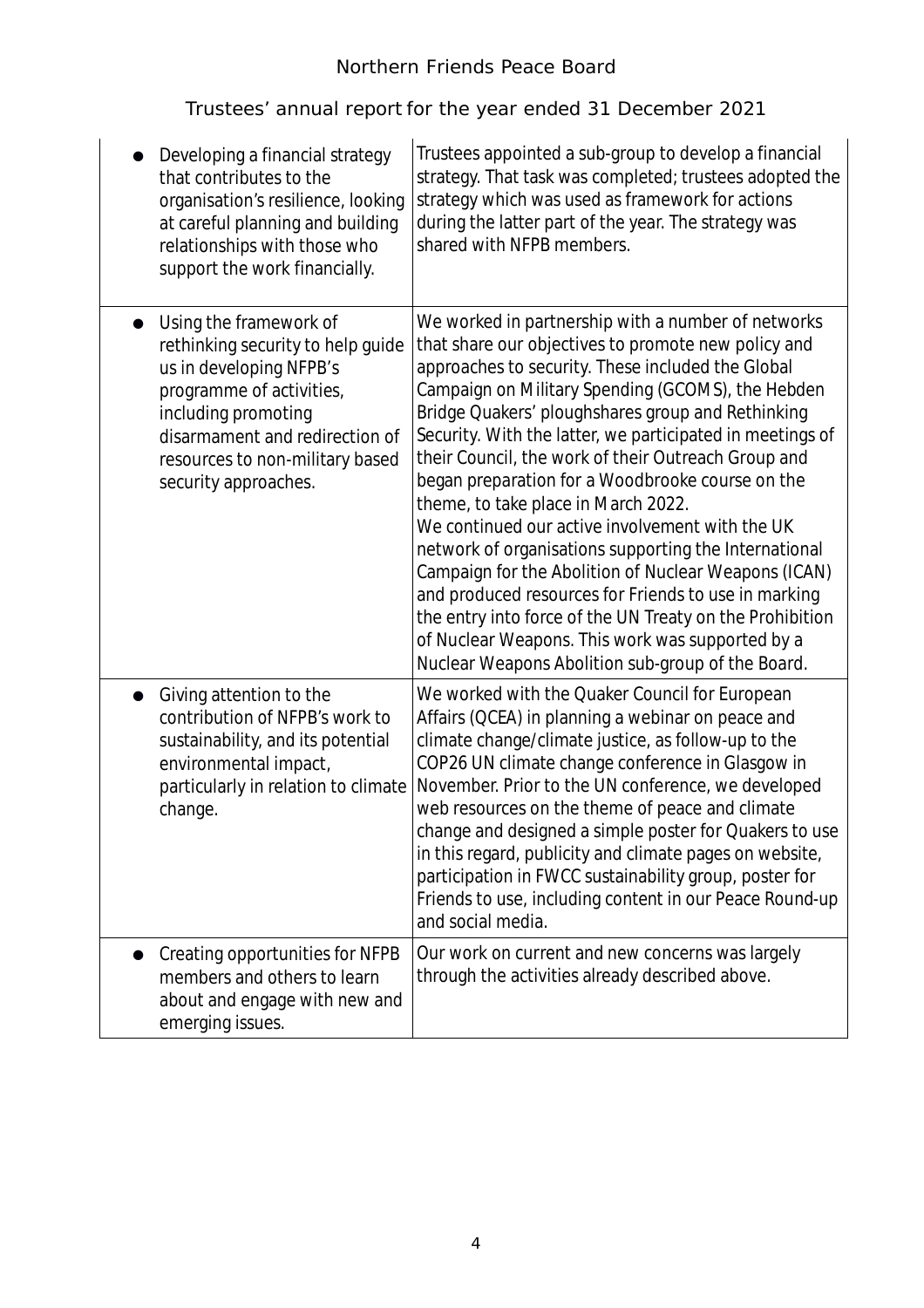### **FUTURE PLANS**

The work is expected to continue to be affected by the Covid-19 pandemic, although this is expected to be a decreasing factor.

### **A. Continuing Objectives**

Objectives for the previous year listed above are continued, with continued development of the use of our website added to point 4 and encouraging information sharing through our members.

### **B. Specific Objectives for 2022**

- Engaging those Friends not reached through online events and activities, and developing more in-person opportunities in the context of a continuing but reduced concern about the spread of Covid-19.
- Supporting NFPB representatives in their role in linking with Area Meetings, and in undertaking a variety of roles and service on behalf of NFPB.
- Seeking adoption of the revised governing document by NFPB members.
- Developing a strategy for greater involvement of younger people in our work.
- Strengthening working links with Quakers in Britain and other Quaker partners, including with Local Development Workers and new structures of Quaker Peace and Social Witness.
- Developing work in context of unfolding Ukraine crisis, including in partnership with other networks and groups, Quakers and non-Quakers and considering (monitoring) the longerterm effects that the crisis might have on world relations.
- Continuing to look for and create opportunities to develop NFPB's work on climate issues in relation to peace.
- Giving consideration to and implement different ways of building up a wider network of support and involvement amongst Quakers in the North of Britain, including methods for promoting actions for peace.
- Developing an understanding of the possible effects of the Police, Crime, Sentencing and Courts Bill on our outward activities

# **Financial review**

Our income from individual donations and financial contributions for Local and Area Quaker Meetings was broadly at the level for which trustees had budgeted. Trustees had suggested a figure of £9.00 per member of each Area Quaker Meeting for financial contributions. The charity's travel and accommodation costs were again significantly reduced as a result of the Covid-19 pandemic.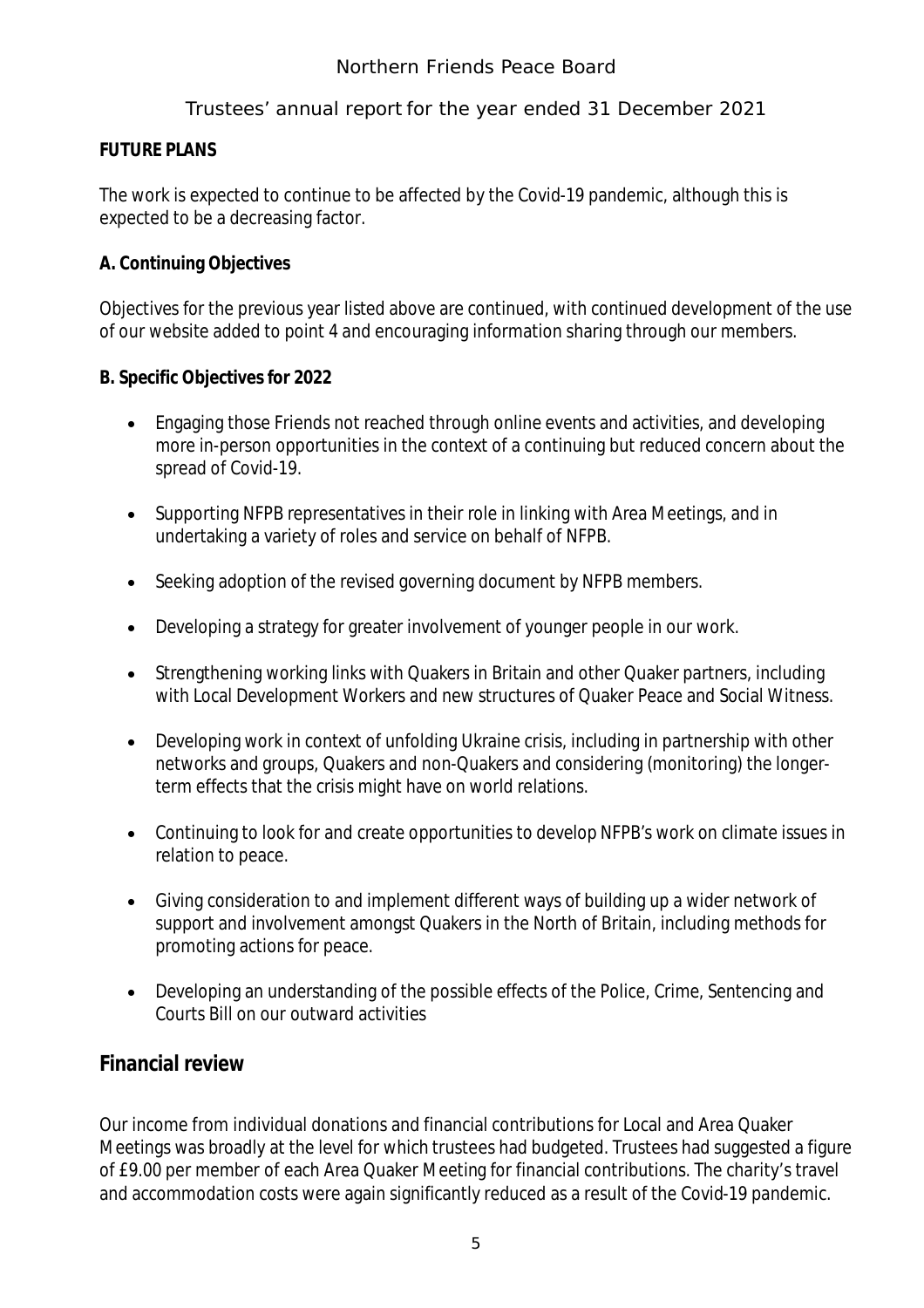Office-related expenditure was minimal, with staff continuing to work chiefly from home. Trustees continued their staged approach to investing reserves, using ethical portfolio funds. Grant income was less than anticipated, with the winding down of the Westcroft Trust. In reviewing the financial position at the year end, in the light of the operating deficit of £9,092, funds remained at £103,846, trustees again identified the need to attract additional income from a variety of sources whilst drawing on reserves when necessary. Trustees consider that the charity continues to be a going concern

# **Reserves Policy**

In July 2021 Trustees agreed that the charity should endeavour to hold in its reserves the equivalent of twelve months' running costs (estimated in April 2022 to be £50,000), based on the period of notice required for the termination of the charity's Co-ordinator's employment and any winding up costs associated with that (estimated in April 2022 to be £18,689). The charity's current reserves exceed this margin. Trustees shall be drawing on the charity's reserves to cover the anticipated deficit in 2022 but in the medium to longer-term hope to reduce the amount being drawn on in this way through appeals to Quakers and grant-funding applications in particular. Trustees will draw on reserves to develop project work when necessary. A proportion of our funds are invested in ethical portfolios, to help maintain the value of these funds and to generate some additional income.

# **Risk assessment**

Trustees have undertaken a thorough risk assessment, reviewing the charity's risks and identifying courses of action arising from that assessment. Additional measures were again identified arising from the Covid-19 pandemic and appropriate actions taken.

Trustees have assessed the financial and operating outlook and consider that the charity is a going concern. There are some material uncertainties in the coming period with a possibility of a reduction in income levels from Quakers arising from the Covid-19 pandemic and an increasing need for Quakers to support centrally-managed Quaker work. We note that inflation during 2022 and beyond will also put pressure on our own and our funders' resources.

# **Structure, governance and management**

The area of operation of the Board is primarily that covered by the Area Meetings of Britain Yearly Meeting in Scotland, North Wales and Northern England. Its constitution is governed by the Law of Scotland and is registered as a charity with the Office of the Scottish Charity Regulator. The Board maintains an office in Bolton and a Scottish postal address. It employs a full-time Co-ordinator and a part-time Administrative Assistant.

Procedures of the Board and its committees follow the general counsel on church affairs set out in *Quaker Faith and Practice.* The Trustees work is guided by the meetings of all Board members, including Representatives of all Northern Area Meetings and co-opted members, each of whom is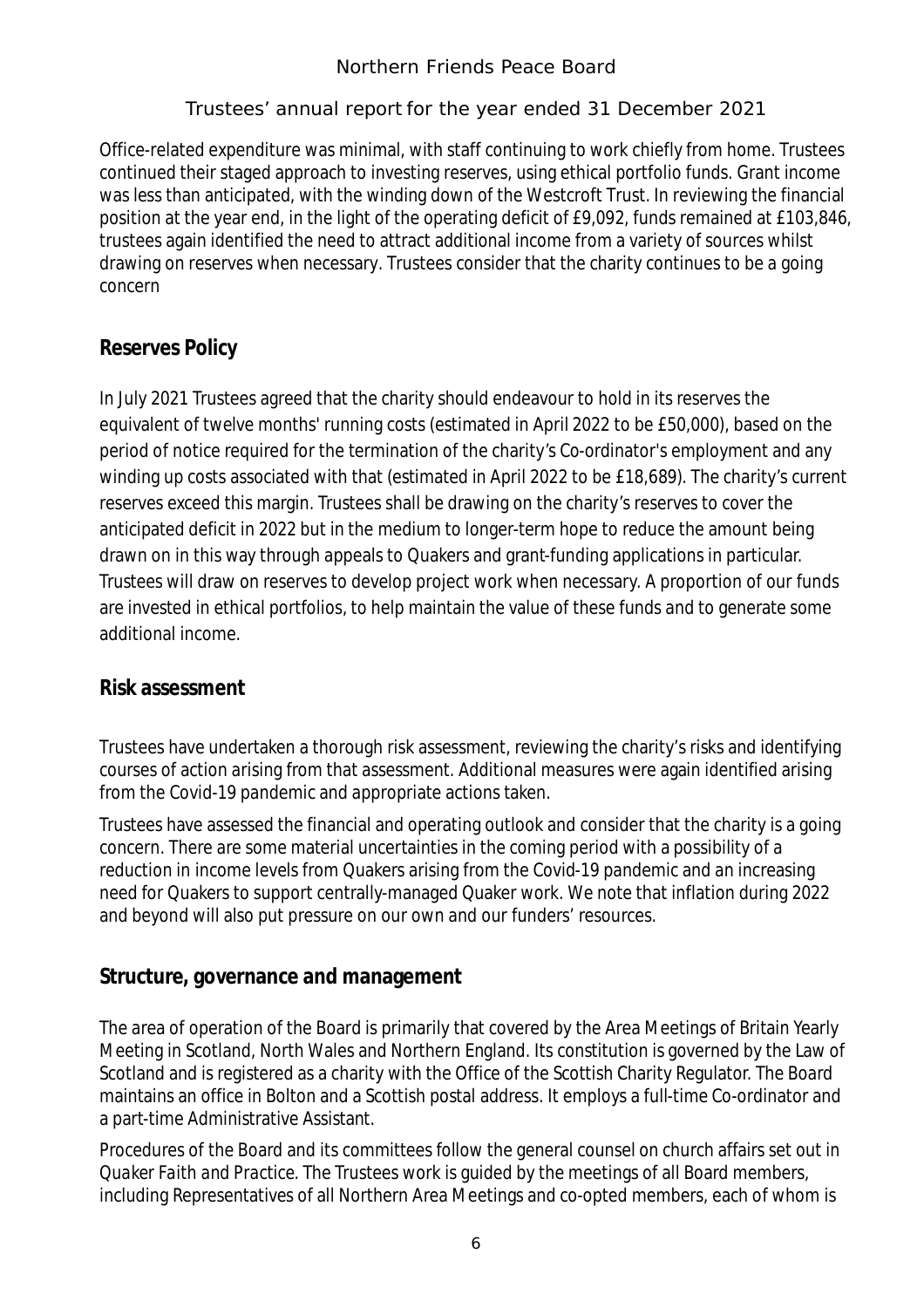appointed for specific purposes. The full Board meets three or four times per calendar year and its trustees meet at least four times per year. The Board's various sub groups meet at different times, reporting to the Board and to Trustees.

Trustees agreed an updated governing document in November 2021 that was presented for adoption to Northern Friends Peace Board members in March 2022. The document was adopted.

The law requires Trustees to prepare financial statements for each financial year which give a true and fair view of the state of affairs of the charity and of the incoming resources of the year and the application of resources of the charity for that period. In preparing those financial statements, Trustees are required to:

- select suitable accounting policies and then apply them consistently,
- make judgements and estimates that are reasonable and prudent,
- state whether applicable accounting standards have been followed, subject to any material departures disclosed and explained in the financial statements,
- prepare the financial statements on the going concern basis unless it is inappropriate to presume that the charity will continue in business.

Trustees are responsible for keeping proper accounting records which disclose with reasonable accuracy at any time the financial position of the charity and to enable them to ensure that the financial statements comply with applicable accounting standards. They are also responsible for safeguarding the assets of the charity and hence for taking reasonable steps for the prevention and detection of fraud and other irregularities.

Trustees during the period covered were Geoff Fielding, Alan Frith, Lyn Pardo, Peter Speirs, Douglas Shaw (Clerk to Trustees during the Year), and Phoebe Spence (Treasurer). Friends are appointed as Trustees both from the membership of the Board and from amongst Northern Friends as co-opted members. Douglas Shaw and Phoebe Spence completed their service as trustees and as Clerk to Trustees and Treasurer respectively at the end of 2021. Deryck Hillas was appointed to serve as Trustee and Treasurer from January 2022 and Jayne Meadows was appointed to serve as a Trustee from January 2022. Trustees met four times during the period covered, with informal meetings and contacts between trustees and staff throughout the year.

Philip Austin and Steven Waling, Co-ordinator and Administrative Assistant respectively, undertook the finance-related administrative work. Philip Austin continued his co-ordinating role in relation to all other areas of the work of the Board and its trustees. Both staff continued to work largely from home due to the Covid-19 pandemic.

The Board maintained effective and regular working links with Quaker Peace and Social Witness, with cross- representation of staff on its Peace Campaigning and Networking Sub-Committee reinforcing this positive complementary working relationship.

By Order of the Trustees and signed on its behalf.

*Peter Speirs, Clerk to the Trustees*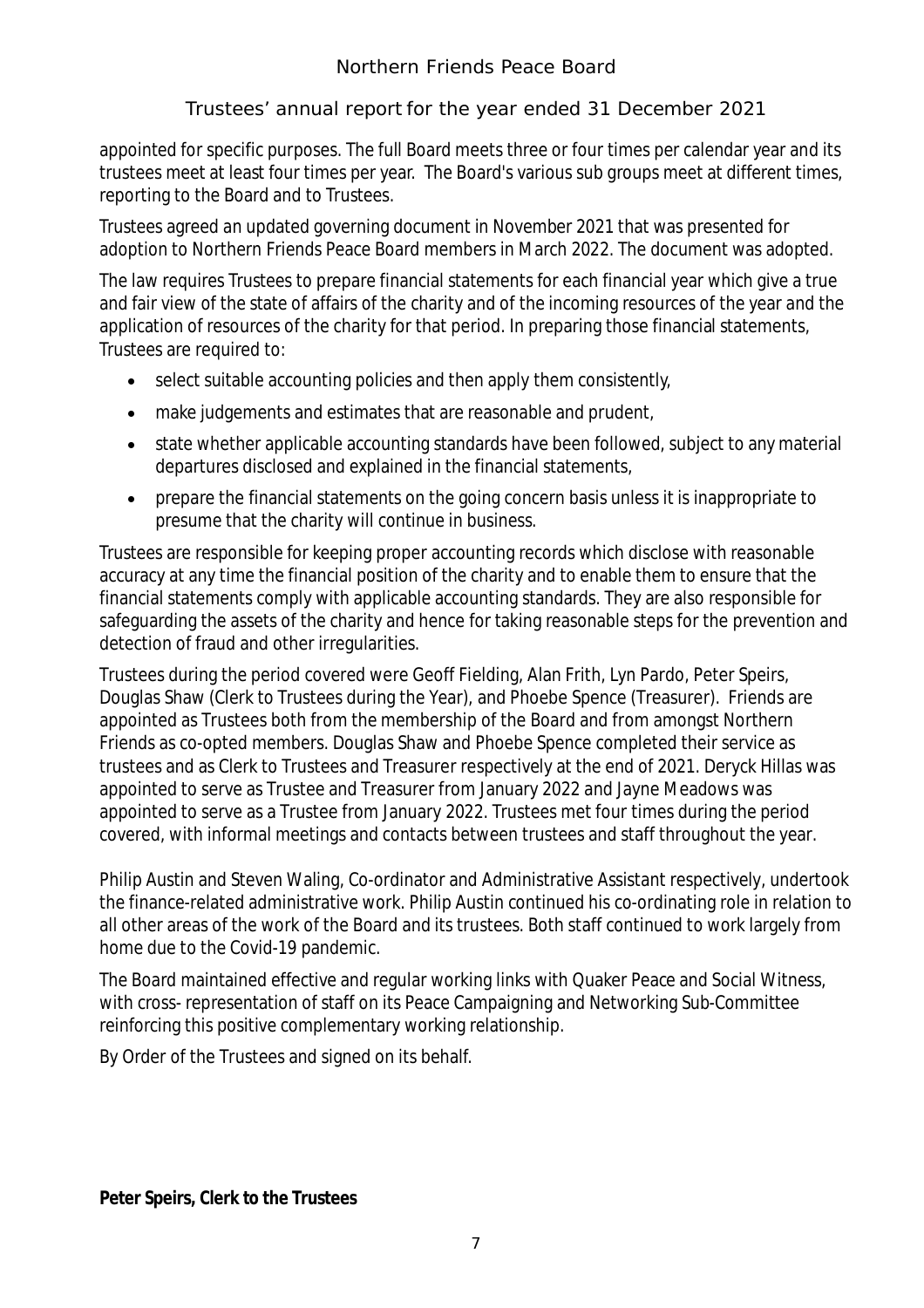#### Independent examiner's report

#### to the trustees of

#### Northern Friends Peace Board

I report to the charity trustees on my examination of the accounts of the charity for the year ended 31<sup>st</sup> December 2021 which are set out on pages 9 to 14.

#### **Responsibilities and basis of report**

As the charity's trustees you are responsible for the preparation of the accounts in accordance with the requirements of the Charities Act 2011 ('the Act').

I report in respect of my examination of the charity's accounts carried out under section 145 of the Act and in carrying out my examination I have followed all the applicable Directions given by the Charity Commission under section 145(5)(b) of the Act.

#### **Independent examiner's statement**

I have completed my examination. I confirm that no matters have come to my attention in connection with the examination giving me cause to believe that in any material respect:

- 1. accounting records were not kept in respect of the charity as required by section 130 of the Act; or
- 2. the accounts do not accord with those records

I have no concerns and have come across no other matters in connection with the examination to which attention should be drawn in this report in order to enable a proper understanding of the accounts to be reached.

Jennifer Daniel FCCA DChA

Slade & Cooper Limited, Chartered Certified Accountants Green Fish Resource Centre, 46-50 Oldham Street Manchester, M4 ILE Date…………………….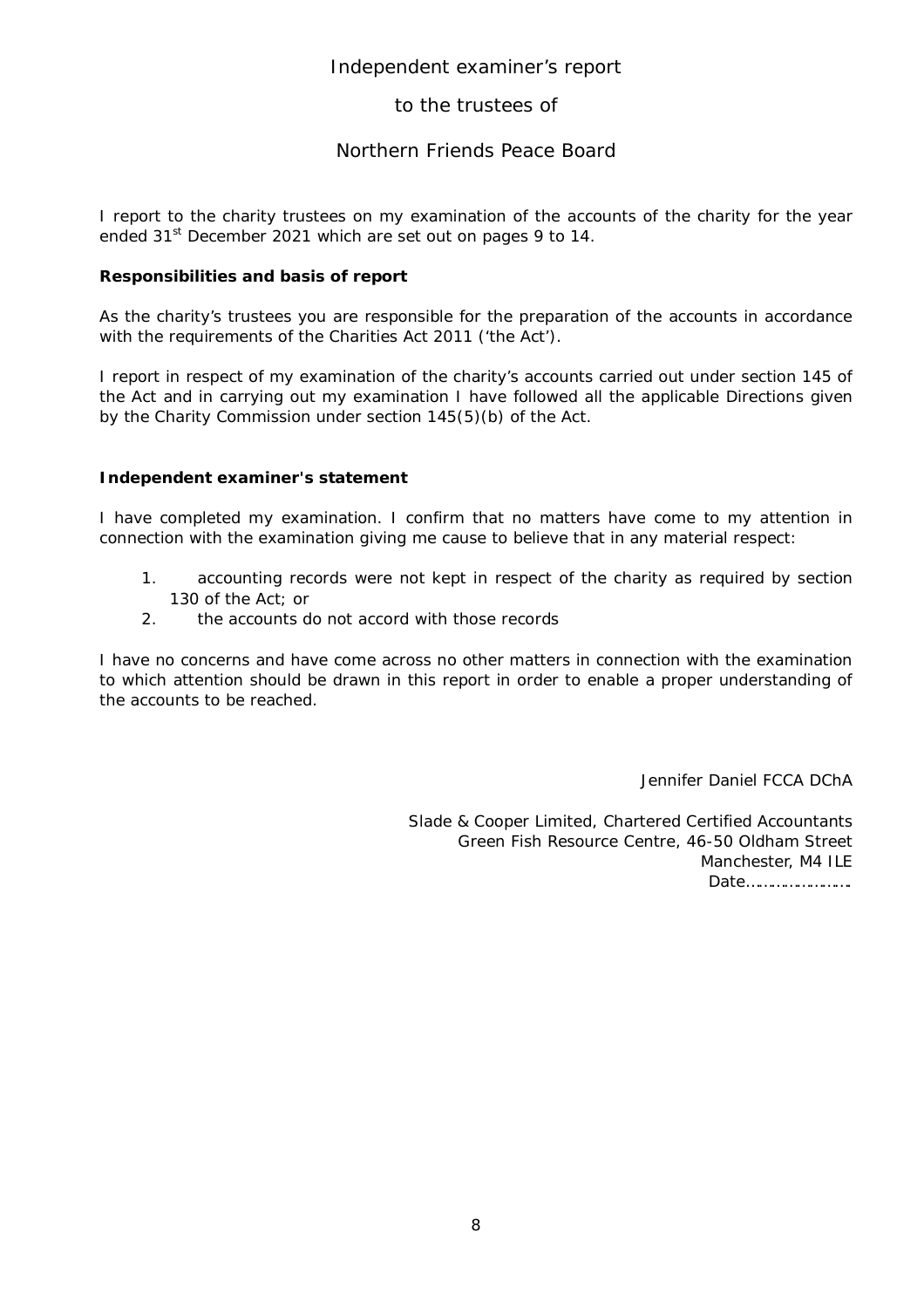# for the year ended 31 December 2021 Receipts and Payments Account

|                                                                                                                    |      | Unrestricted<br>funds | Restricted<br>funds | Total funds<br>2021 | Total funds<br>2020 |
|--------------------------------------------------------------------------------------------------------------------|------|-----------------------|---------------------|---------------------|---------------------|
|                                                                                                                    | Note | £                     | £                   | £                   | $\pounds$           |
| <b>Receipts</b>                                                                                                    |      |                       |                     |                     |                     |
| Donations                                                                                                          |      | 36,993                |                     | 36,993              | 35,912              |
| Legacies<br>Grants                                                                                                 |      | 345                   |                     | 345                 | 6,423               |
| Gross receipts from other                                                                                          | 3    |                       |                     |                     |                     |
| charitable activities                                                                                              | 4    | 128                   |                     | 128                 | 100                 |
| Income from investments other                                                                                      |      |                       |                     |                     |                     |
| than land and buildings                                                                                            | 5    | 1,459                 |                     | 1,459               | 1,146               |
| Sub-total                                                                                                          |      | 38,925                |                     | 38,925              | 43,581              |
| <b>Total receipts</b>                                                                                              |      | 38,925                |                     | 38,925              | 43,581              |
| Payments<br>Payments relating directly to<br>charitable activities<br>Governance costs:<br>Independent examination | 6    | 46,625<br>210         |                     | 46,625<br>210       | 48,233              |
| Preparation of annual accounts                                                                                     |      | 1,050                 |                     | 1,050               | 840                 |
| Payroll                                                                                                            |      | 132                   |                     | 132                 | 176                 |
| Cash converted to investments                                                                                      |      | 20,000                |                     | 20,000              | 22,000              |
| <b>Total payments</b>                                                                                              |      | 68,017                |                     | 68,017              | 71,249              |
| Net receipts/(payments) before<br>transfers                                                                        |      | (29, 092)             |                     | (29, 092)           | (27, 668)           |
| Transfer between funds                                                                                             |      |                       |                     |                     |                     |
| Net receipts/payments                                                                                              |      | (29, 092)             |                     | (29, 092)           | (27, 668)           |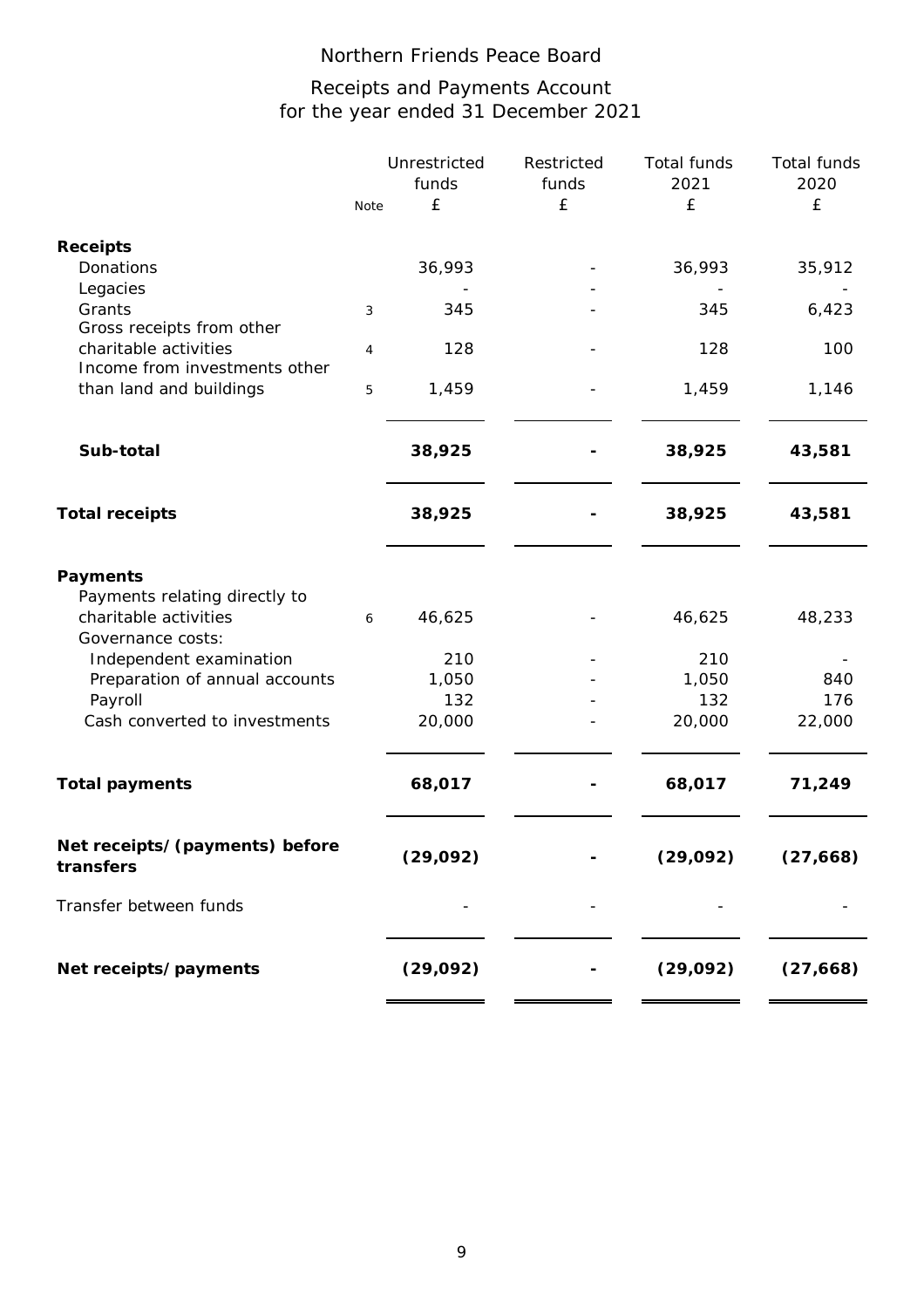# Statement of balances as at 31 December 2021

|                                                  | Unrestricted<br>funds<br>£<br>Note | Restricted<br>funds<br>£ | Total funds<br>2021<br>£    | Total funds<br>2020<br>£ |
|--------------------------------------------------|------------------------------------|--------------------------|-----------------------------|--------------------------|
| Cash funds<br>Bank and cash balances at start of |                                    |                          |                             |                          |
| year<br>Surplus / (deficit) shown on             | 132,938                            |                          | 132,938                     | 160,606                  |
| receipts and payments account                    | (29, 092)                          |                          | (29,092)                    | (27, 668)                |
| Bank and cash balances at end<br>of year         | 103,846                            |                          | 103,846                     | 132,938                  |
| <b>Investments</b>                               | Fund                               |                          | Market<br>valuation<br>2021 | 2020                     |
| Investment portfolio                             | Unrestricted                       |                          | 44,664                      | 23,466                   |
| Other assets                                     | Fund                               |                          | 2021                        | 2020                     |
| Stock of goods for resale                        | Unrestricted                       |                          | 1,788                       | 1,804                    |
| Computer and office equipment                    | Unrestricted                       |                          | 1,707                       | 1,707                    |
| <b>Total other assets</b>                        |                                    |                          | 3,495                       | 3,511                    |
|                                                  |                                    |                          |                             |                          |
| <b>Liabilities</b>                               | Fund                               |                          | 2021                        | 2020                     |
| Trade creditors<br>Taxes payable                 | Unrestricted<br>Unrestricted       |                          | 1,100                       | 1,260<br>157             |
| <b>Total liabilities</b>                         |                                    |                          | 1,100                       | 1,417                    |

Approved by the trustees on  $_{\_}/\_/$  and signed on their behalf by:

Deryck Hillas (Trustee)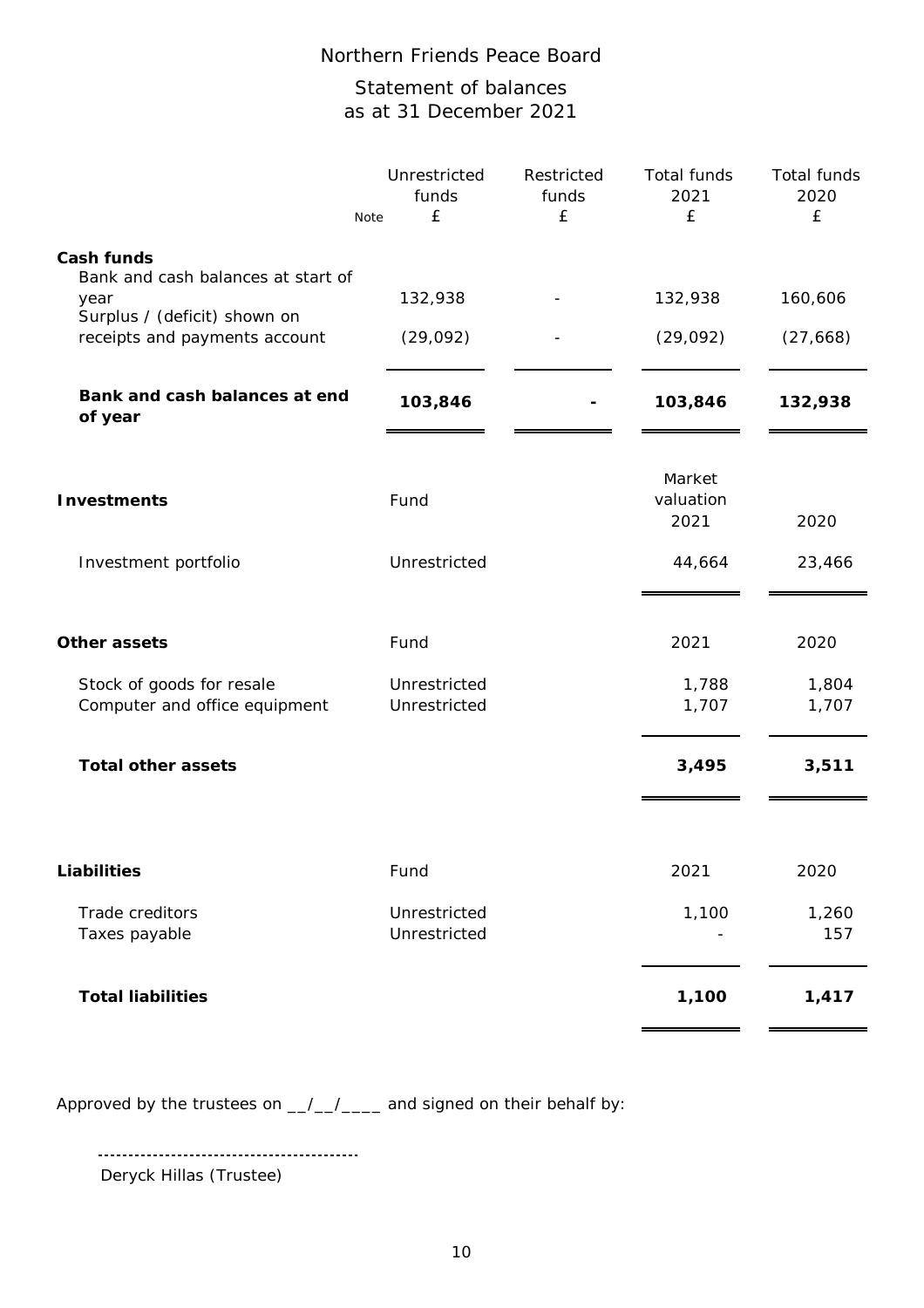Notes to the accounts for the year ended 31 December 2021

#### **1 Basis of accounting**

These accounts have been prepared on the Receipts & Payments basis in accordance with the Charities & Trustee Investment (Scotland) Act 2005 and the Charities Accounts (Scotland) Regulations 2006 (as amended).

#### **2 Fund accounting**

Unrestricted funds are available to spend on activities that further any of the purposes of charity.

Restricted funds are donations which the donor has specified are to be solely used for particular areas of the charity's work or for specific projects being undertaken by the charity.

#### **3 Grants received**

|                                                                                 | Unrestricted | Restricted    | 2021  |
|---------------------------------------------------------------------------------|--------------|---------------|-------|
|                                                                                 | £            | £             | £     |
| <b>Friends' Trusts</b><br><b>Westcroft Trust</b><br><b>Job Retention Scheme</b> | 345          |               | 345   |
|                                                                                 | 345          |               | 345   |
| <b>Previous reporting period</b>                                                | Unrestricted | Restricted    | 2020  |
|                                                                                 | £            | $\mathcal{F}$ | £     |
| <b>Friends' Trusts</b>                                                          | 501          |               | 501   |
| Westcroft Trust                                                                 | 4,500        |               | 4,500 |
| <b>Job Retention Scheme</b>                                                     | 1,422        |               | 1,422 |
|                                                                                 |              |               |       |

### **4 Receipts from charitable activities**

|                         | Unrestricted | Restricted               | 2021 | 2020       |
|-------------------------|--------------|--------------------------|------|------------|
|                         | £            | f                        | f    | £          |
| Workshop fees and sales | 19           | $\overline{\phantom{a}}$ | 19   | 75         |
| Other income            | 109          | $\overline{\phantom{a}}$ | 109  | 25         |
|                         | 128          | $\overline{\phantom{a}}$ | 128  | <i>100</i> |

All income from charitable activities is unrestricted.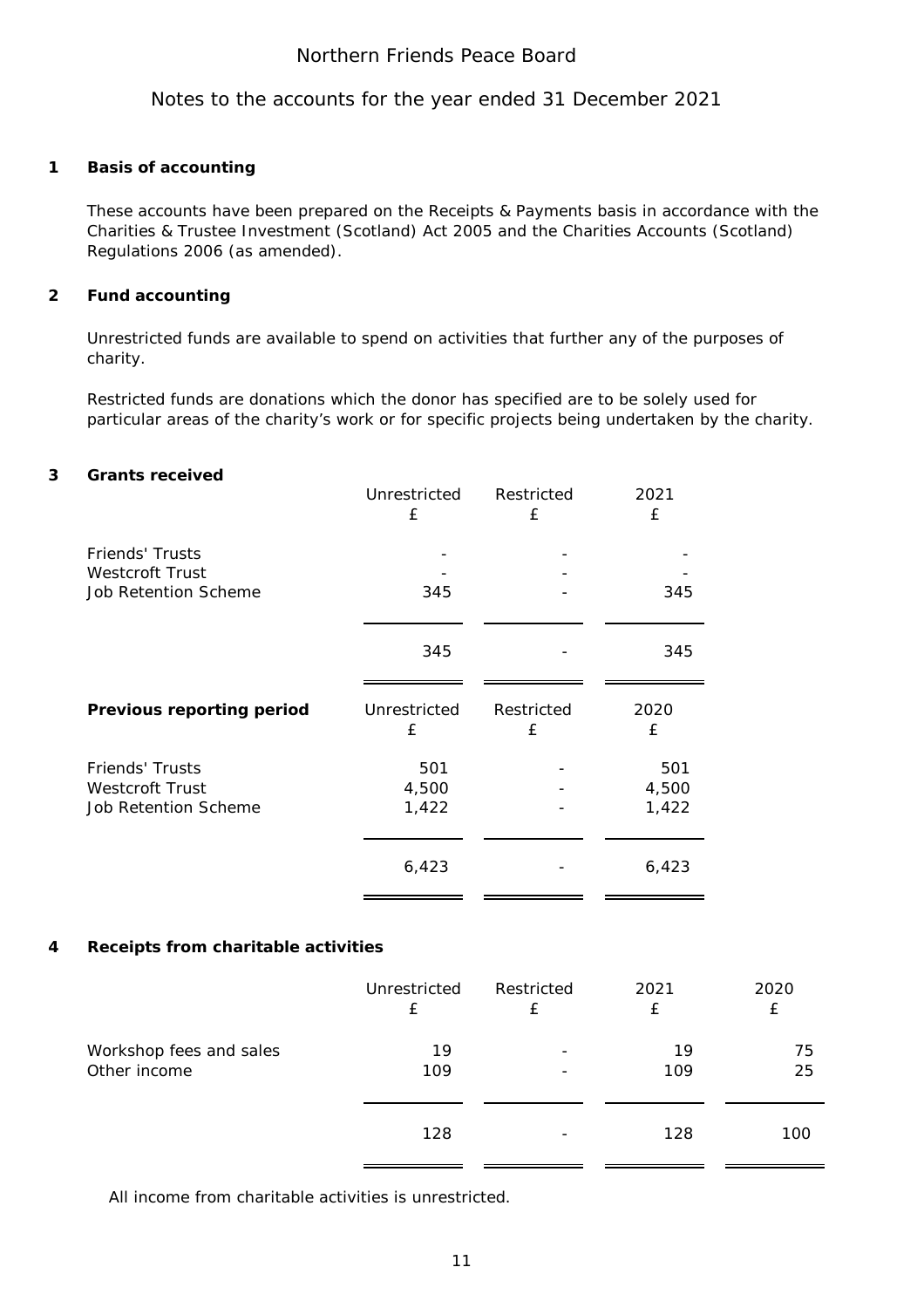Notes to the accounts for the year ended 31 December 2021 (continued)

#### **5 Investment receipts**

| . .                  | Unrestricted | Restricted               | 2021  | 2020  |
|----------------------|--------------|--------------------------|-------|-------|
|                      | £            | £                        | £     | £     |
| <b>Bank interest</b> | 844          | $\overline{\phantom{0}}$ | 844   | 859   |
| <b>Dividends</b>     | 615          |                          | 615   | 287   |
|                      | 1,459        | $\overline{\phantom{a}}$ | 1,459 | 1,146 |
|                      |              |                          |       |       |

All investment income is unrestricted.

#### **6 Payments relating directly to charitable activities**

|                          | Unrestricted | Restricted               | 2021   | 2020   |
|--------------------------|--------------|--------------------------|--------|--------|
|                          | £            | £                        | £      | £      |
| Staff costs              | 42,173       |                          | 42,173 | 42,528 |
| Premises                 | 2,791        | $\overline{\phantom{a}}$ | 2,791  | 2,716  |
| Publicity                | 104          |                          | 104    | 65     |
| Office costs             | 1,490        |                          | 1,490  | 2,441  |
| Travel and accommodation | 67           | $\overline{\phantom{a}}$ | 67     | 483    |
|                          | 46,625       |                          | 46,625 | 48,233 |

All Expenditure on charitable activities is unrestricted.

### **7 Trustee remuneration and expenses, and related party transactions**

Neither the trustees nor any persons connected with them received any remuneration during the year .

No (2020:5) trustees received travel and subsistence expenses during the year of £Nil. (2020:£122)

No trustee or other person related to the charity had any personal interest in any contract or transaction entered into by the charity, including guarantees, during the year.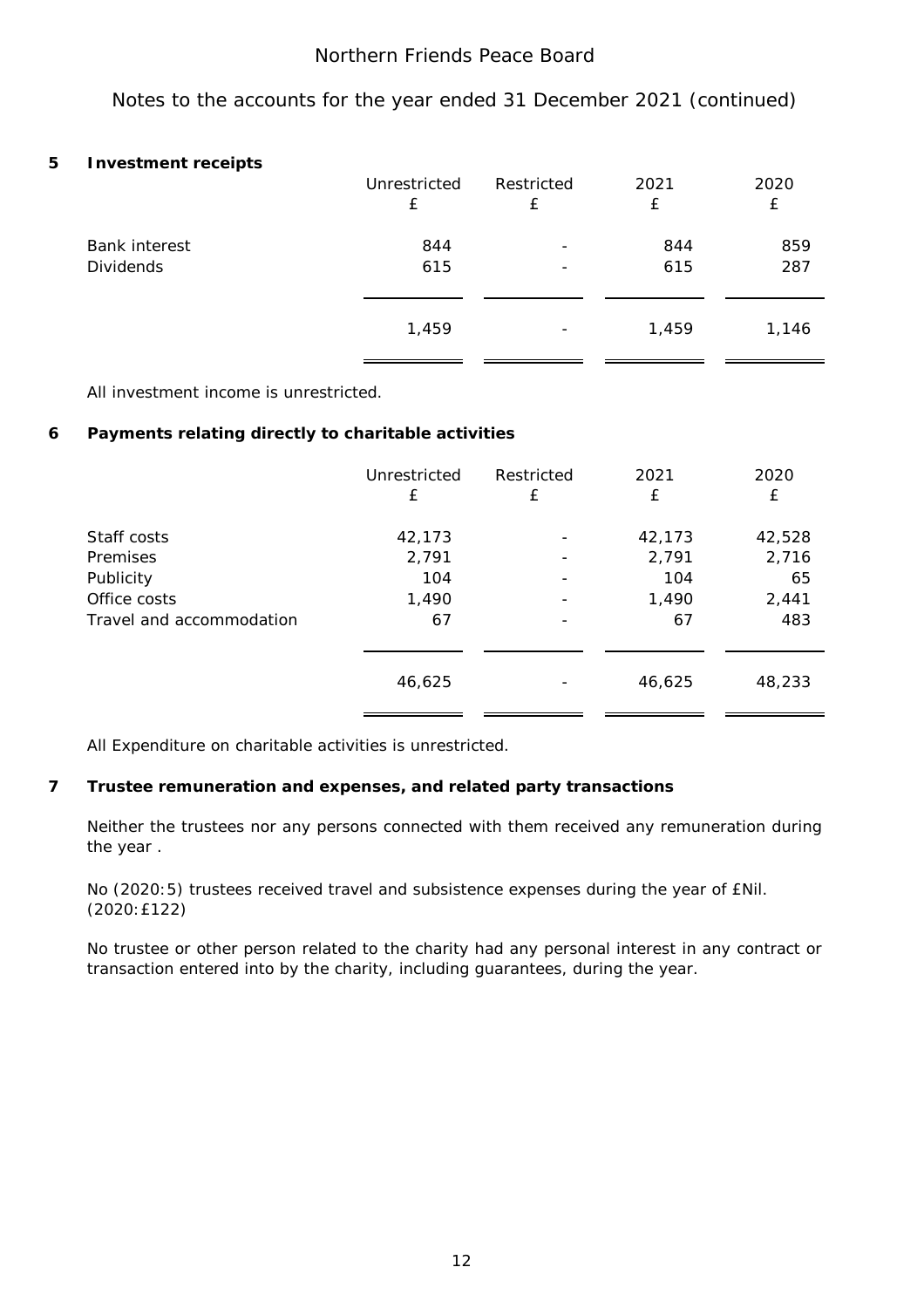Notes to the accounts for the year ended 31 December 2021 (continued)

### **8 Analysis of movements in restricted funds**

|                                     | Balance at<br>1 January<br>2021<br>£ | Receipts<br>£ | Payments<br>£ | Transfers<br>£ | Balance at<br>31<br>December<br>2021<br>£ |
|-------------------------------------|--------------------------------------|---------------|---------------|----------------|-------------------------------------------|
| Peace Papers                        |                                      |               |               |                |                                           |
| Total                               |                                      |               |               |                |                                           |
| <b>Previous reporting</b><br>period | Balance at<br>1 January<br>2020<br>£ | Receipts<br>£ | Payments<br>£ | Transfers<br>£ | Balance at<br>31<br>December<br>2020<br>£ |
| Peace Papers                        | 1,405                                |               |               | (1, 405)       |                                           |
| Total                               | 1,405                                |               |               | (1, 405)       |                                           |

#### **Description, nature and purposes of the fund Name of fund**

Peace Papers

To produce a set of materials highlighting and detailing the range of activities for peace undertaken by British Quakers.

It was decided in 2020 to designate the money received in 2001 to support publishing, including the website and related staff-time. These costs to take place in 2021